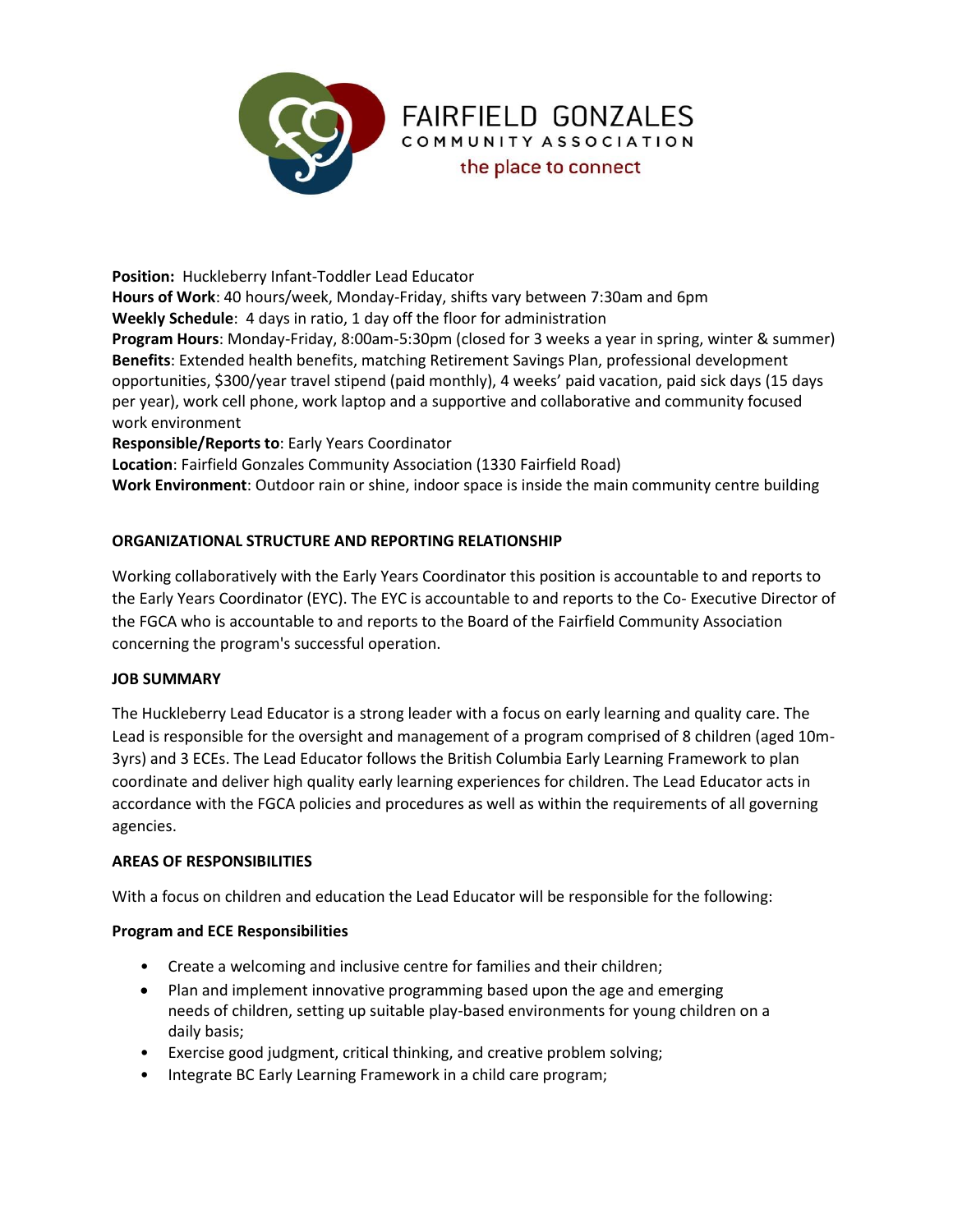- Deliver enriched programs in accordance with curriculum objectives, developmentally appropriate practice, and program philosophy;
- Working collaboratively within a team environment;
- Support professional commitment and development, and an attitude that supports ongoing learning and self-reflection skills;
- Integrate to the ECEBC Code of Ethics, including confidentiality and privacy of information;
- Promote an understanding and value of culture and diversity;
- Promptly handle emergencies skillfully and calmly and in compliance with Child Care Regulations and the FGCA policies.

## **Managing the requirements of Licensing**

- Ensure the program is meeting all relevant regulations and facilitate licensing inspections;
- Write and submit incident reports and any other documentation required;
- In collaboration with the EYC, develop and maintain early years policies and procedures;
- Document and report all incidents suspected or confirmed of child abuse or neglect to management and appropriate agencies;
- Develop plans for early dismissal days and professional development days that enhance the program and support further development.

## **Working collaboratively with the Early Years Coordinator (EYC)**

- Inform EYC of positive and negative program news and all pertinent HR matters;
- Inform EYC of staff development needs;
- Create month end reports for the EYC including: program information, communications, financial reconciliation, pedagogical narrations, as well as required program documents such as medical information forms, attendance forms, staff schedules, procedures and other tools.

### **Communication and Collaboration**

- Correspond with families and staff in a timely, effective and professional manner on a continuous basis;
- Orient new families and development and facility gradual entries;
- Develop monthly program newsletters;
- Communicate any required policies and procedures and ensure corresponding internal documents are up to date;

### **Supporting ECE team**

- Support ECEs to learn and adapt children and families needs;
- Provide emerging and thoughtful professional development opportunities;
- Lead by example;
- Provide scheduled time off the floor to ECEs for programming and narration;
- Ensure program is adequately staffed;
- Place the needs of the children and program ahead of administrative responsibilities.

### **Finances**

• Using the monthly allocated funds, make appropriate purchases for program including: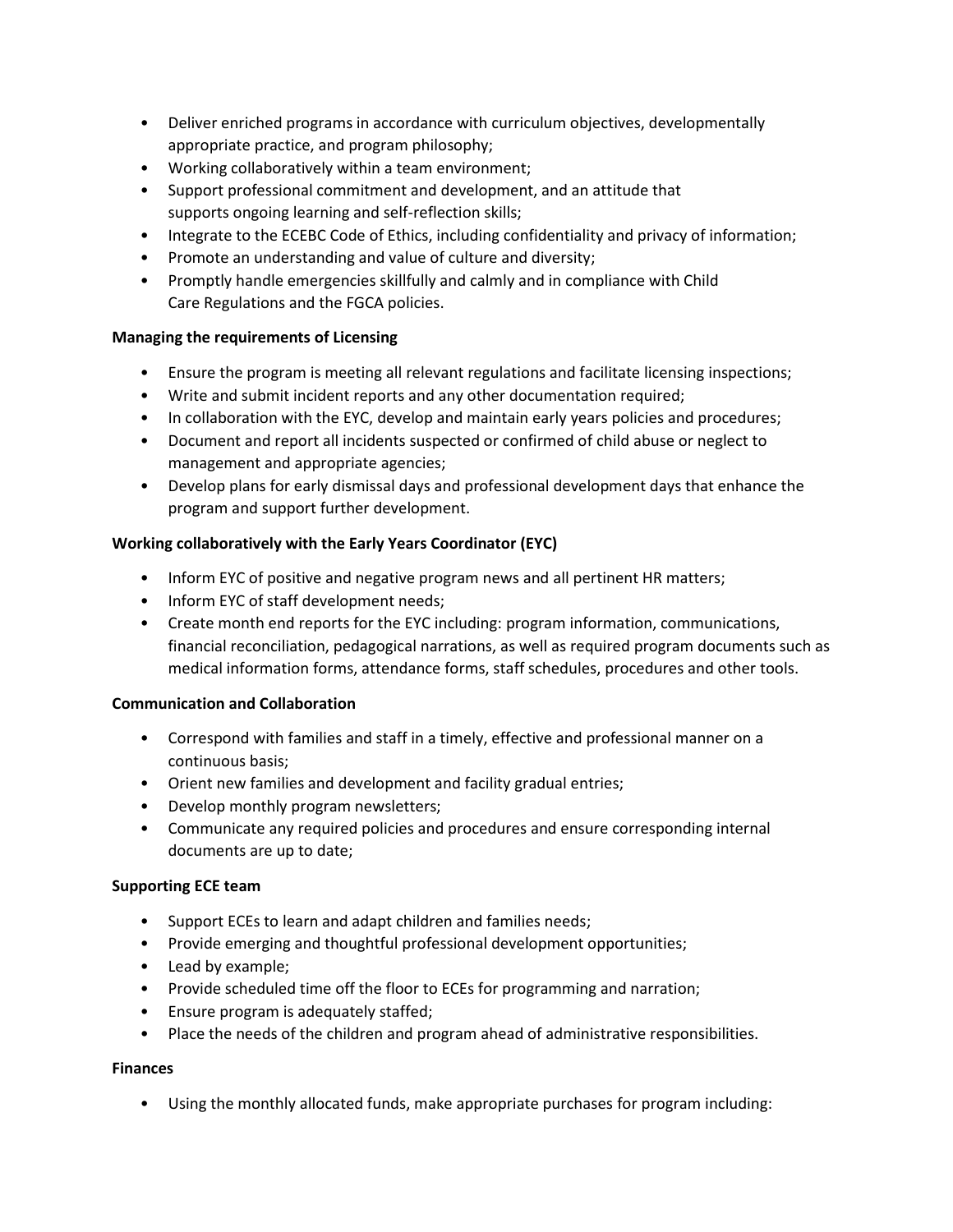- o general supplies for program use;
- o weekly snack or special event food purchases.
- Budget Management
	- o Adhere strictly to a fixed budget;
	- $\circ$  Seek approval from the EYC for purchases that are outside of the monthly budget allowances;
	- $\circ$  Reconcile monthly budget expenses as related to petty cash and food and submit to the Early Years Coordinator;
	- o Maintain accurate records of donations or funds raised for events or outings.

### **Policy and Procedure**

- Ensuring adherence to all child care licensing regulations and FGCA policies and procedures;
- Understand and implement safety procedures (i.e. missing child protocol, unauthorized pick up, etc.);
- Act in accordance with the FGCA code of conduct;
- Read and update log books;
- Make recommendations for policy changes to the EYC.

### **Children**

- Provide a high standard of care to children in the program, with particular attention to physical safety and emotional well-being;
- Promote children's self esteem and confidence building;
- Provide age appropriate guidance and direction to children in care;
- Provide all required care and support to program participants including, but not limited to; provision of first aid, behaviour management, and appropriate risk management;
- Work closely with program ECE's, parents and consultants to ensure the successful inclusion of children that require extra support.

### **Parents/caregivers**

- Inform parents/guardians of any relevant or significant information regarding their child (i.e. behavioural, emotional, physical);
- Be available for parent conferences or meetings when needed or requested;
- Remind parents of extra costs, changing hours and special events;
- Familiarize families with all policies as stated in Parent Handbook and Staff Handbook;
- Display and promote a positive family centered attitude and a helpful approach at all times;
- Facilitate and support gradual entries for children and families new to program;
- Offer appropriate resources and support to families.

### **Personnel**

- Mentor and coach all ECE staff;
- Guide and supervise all practicum students;
- Interview, hire, orient, schedule, discipline, coach and supervise staff;